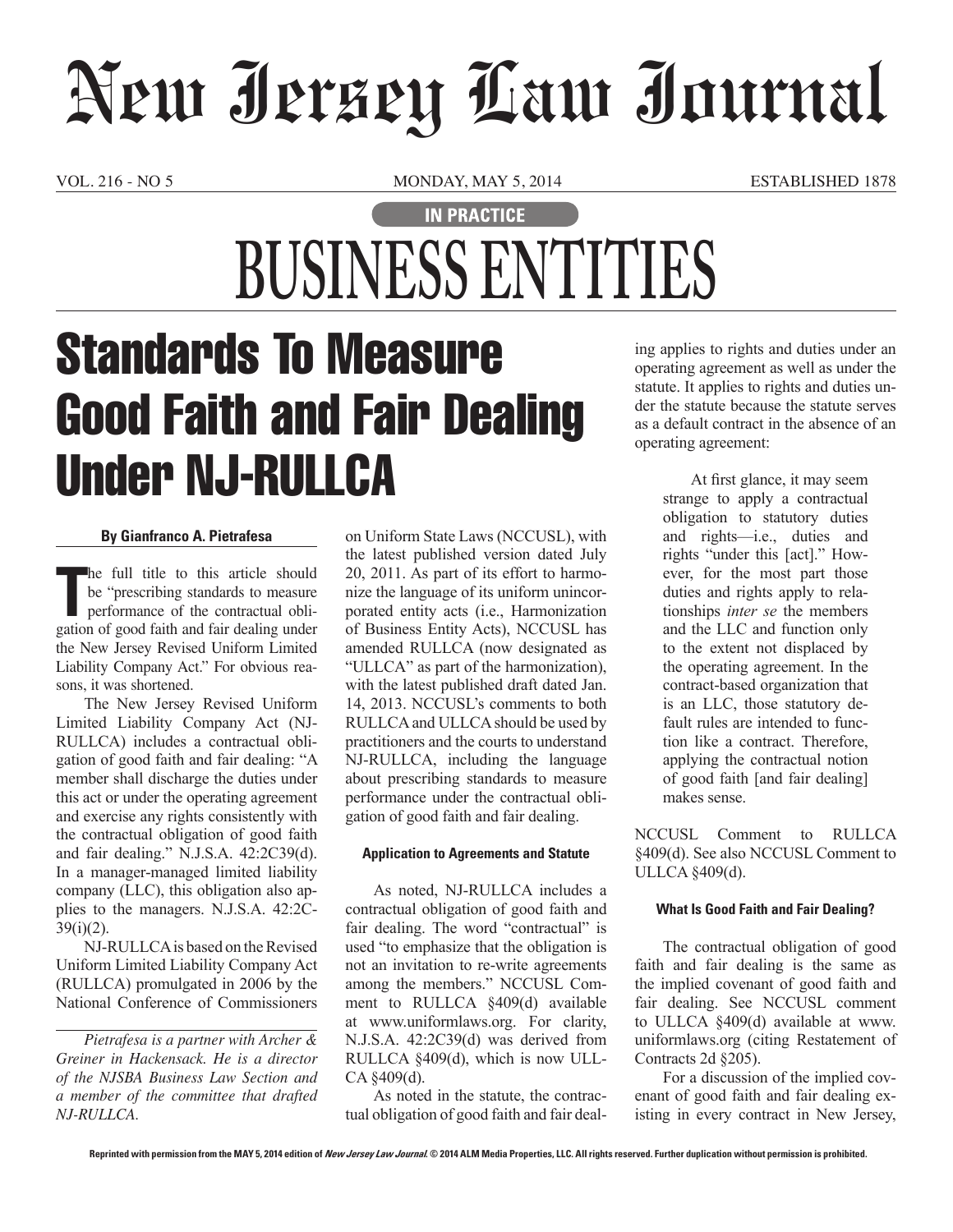see, e.g., *Brunswick Hills Racquet Club v. Route 18 Shopping Center Assocs.*, 182 N.J. 210, 225 (2005); *Wilson v. Amerada Hess Corp*., 168 N.J. 236, 244 (2001). The Appellate Division has summarized the application of the implied covenant as follows:

> First, the covenant permits the inclusion of terms and conditions which have not been expressly set forth in the written contract. The covenant acts in such instances to include terms "the parties must have intended…because they are necessary to give business efficacy" to the contract. Second, the covenant has been utilized to allow redress for the bad-faith performance of an agreement even when the defendant has not breached any express term,…. And third, the covenant has been held…to permit inquiry into a party's exercise of discretion expressly granted by a contract's terms.

*Seidenberg v. Summit Bank*, 348 N.J. Super. 243, 257 (App. Div. 2002) (citations omitted).

NCCUSL's Comment to ULLCA §409(d) states that "the contractual obligation of good faith and fair dealing is not a fiduciary duty, does not command altruism or self-abnegation, and does not prevent a member from acting in the member's own self-interest." It notes that the Delaware Supreme Court recently concluded that good faith means "faithfulness to the scope, purpose and terms of the parties' contract," that fair dealing means "to deal fairly in the sense of consistently with the terms of the parties' agreement and its purpose," and that they "necessarily turn on the contract itself and what the parties would have agreed upon had the issue arisen when they were bargaining originally." NCCUSL Comment to ULLCA §409(d), quoting *Gerber v. Enter. Products Holdings*, 67 A.3d 400, 418419 (Del. 2013).

NCCUSL's Comment to ULLCA §409(d) also states that:

[c]ourts should not use the contractual obligation to change *ex post facto* the parties' or this

act's allocation of risk and power. To the contrary, the obligation should be used only to protect agreed-upon arrangements from conduct that is manifestly beyond what a reasonable person could have contemplated when the arrangements were made.

The comment concludes by stating that "the purpose of the contractual obligation of good faith and fair dealing is to protect the arrangement the [members] have chosen for themselves, not to restructure that arrangement under the guise of safeguarding it."

#### **Standards To Measure Performance**

An LLC operating agreement may not eliminate the contractual obligation of good faith and fair dealing. N.J.S.A.  $42:2C-11(c)(5)$ . However, "[i]f not manifestly unreasonable, the operating agreement may…prescribe the standards by which to measure the performance of the contractual obligation of good faith and fair dealing…." N.J.S.A. 42:2C11(d)(5). The term "manifestly unreasonable" will not be addressed in this article, but see N.J.S.A. 42:2C-11(h), NCCUSL Comment to RULLCA §110(h) and NCCUSL Comment to ULLCA §105(e).

Unfortunately, NCCUSL's Comments to RULLCA §110 do not address the phrase "prescribe the standards by which to measure the performance of the contractual obligation of good faith and fair dealing." See NCCUSL Comment to RULLCA §110. Research on the phrase has not disclosed any case law explaining it. For clarity, N.J.S.A. 42:2C11 was derived from RULLCA §110, which is now ULLCA §105.

As noted, as part of its Harmonization of Business Entity Acts, NCCUSL has amended RULLCA, now designed as ULLCA, with the latest published draft dated Jan. 14, 2013. Unfortunately, NC-CUSL's Comment to ULLCA §105 also does not address the phrase, which has been revised to read as follows: "prescribe the standards, if not manifestly unreasonable, by which the performance of the obligation is to be measured." See NCCUSL Comment to ULLCA §105.

Professor Daniel S. Kleinberger, one of the co-reporters of both RUL-

LCA and the Harmonization of Business Entity Acts, was kind enough to provide me with a recent unpublished draft of ULLCA which includes a discussion and examples of standards by which to measure performance of the contractual obligation of good faith and fair dealing. The draft, dated March 3, 2014, is available on the American Bar Association website at www.americanbar.org.

NCCUSL's draft Comment to ULL-CA §105 provides the following example of a standard to measure performance under the contractual obligation:

> The operating agreement of a manager-managed LLC gives the manager the discretion to cause the LLC enter into contracts with affiliates of the manager (socalled "Conflict Transactions"). The agreement further provides: "When causing the Company to enter into a Conflict Transaction, the manager complies with Section 409(d) of [this act] if a disinterested person, knowledgeable in the subject matter, states in writing that the terms and conditions of the Transaction are equivalent to the terms and conditions that would be agreed to by persons at arm's length in comparable circumstances." This provision "prescribe[s] the standards by which the performance of the [Section 409(d)] obligation is to be measured."

NCCUSL draft (dated March 3, 2014) Comment to ULLCA  $$105(c)(6)$ . There are two other examples in NCCUSL's Comments.

#### **Sample Contract Language**

Based on the foregoing example, an LLC operating agreement can contain the following standard to measure performance under the contractual obligation of good faith and fair dealing:

> When a Member or a Manager, or an Affiliate of a Member or Manager, enters into a contract or transaction with the Company, the Member or Manager complies with the contractual obliga